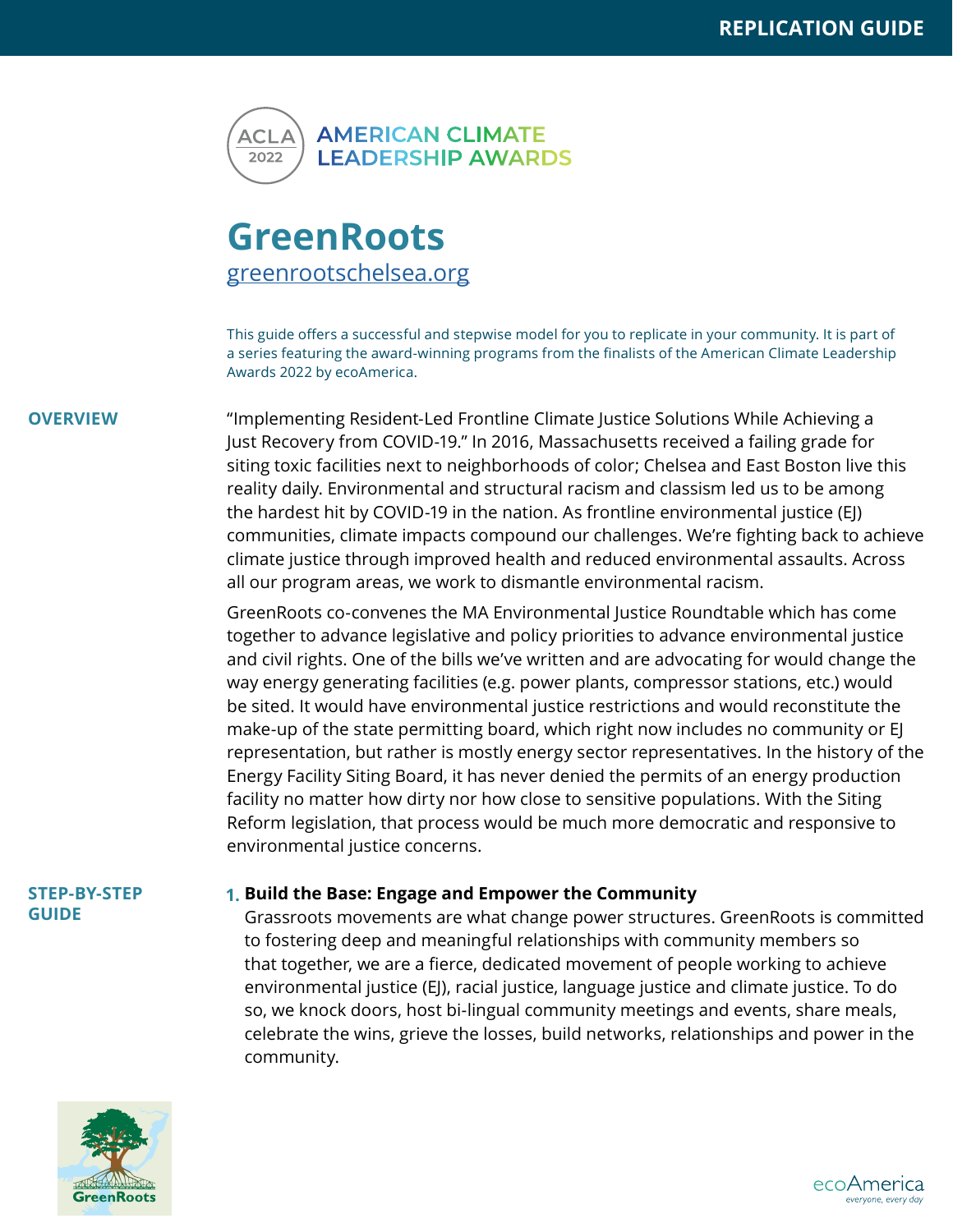## **Learn Side by Side, Value Lived Experience 2.**

Our approach to creating social change is rooted in intersectionality, equity, and understanding that social change must reflect the needs voiced by the most impacted residents across the spectrums of ethnicity, race, gender and gender expression, income level, immigration status, age, and languages spoken. We appreciate and value lived experience; make room for the residents most impacted to lead; ensure they are engaged in meaningful ways and have equal access to information and decision-making.

# **Fighting the Bad, Building the Good 3.**

GreenRoots works towards a just recovery from reliance on fossil fuels. We fight archaic, polluting industries in our EJ neighborhoods such as diesel power plants, ethanol freight trains, electrical substations. We build towards the new world we envision by promoting renewable energy, prioritizing energy democracy through microgrids and local energy policy, and ensuring energy efficiency is accessible by all. We work with technical and legal partners, advocate with decision-makers, organize, march, and speak out. We won't back down.

# **Demand Justice 4.**

In each and every campaign we carry out, we are not shy about demanding justice, putting decision-makers in the hot seat and calling out historically racist systems that continue to fail people. An example of this is our Title VI Civil Rights Complaints filed against federal agencies for the failure of governmental bodies to provide equitable access to "public" permitting processes to an environmental justice community. We will never stop demanding justice.

# **Fight Systems that Oppress 5.**

It's extremely evident that our current systems of structure oppress the most vulnerable. We've fought locally, statewide and at the federal level for civil rights, language justice, toxics siting reform, and environmental justice. While we won't win every victory, we model the change we want to see in the world. Our staff and board are representative of the communities we serve; and we center language justice while empowering immigrants, POC, youth and LGBTQ+ community.

# **Partner with Experts, but Community Calls the Shots 6.**

The solutions must come from the ground up and the real experts are those most impacted by EJ and the climate crisis. We also know we're much more powerful when partnering with lawyers, energy experts, licensed site professionals, architects, engineers or researchers. While this expertise is welcomed and necessary, the decision-making process must be entirely led and directed by the community. We win when our stories are not extracted but rather they are shaping climate/ environmental policy.